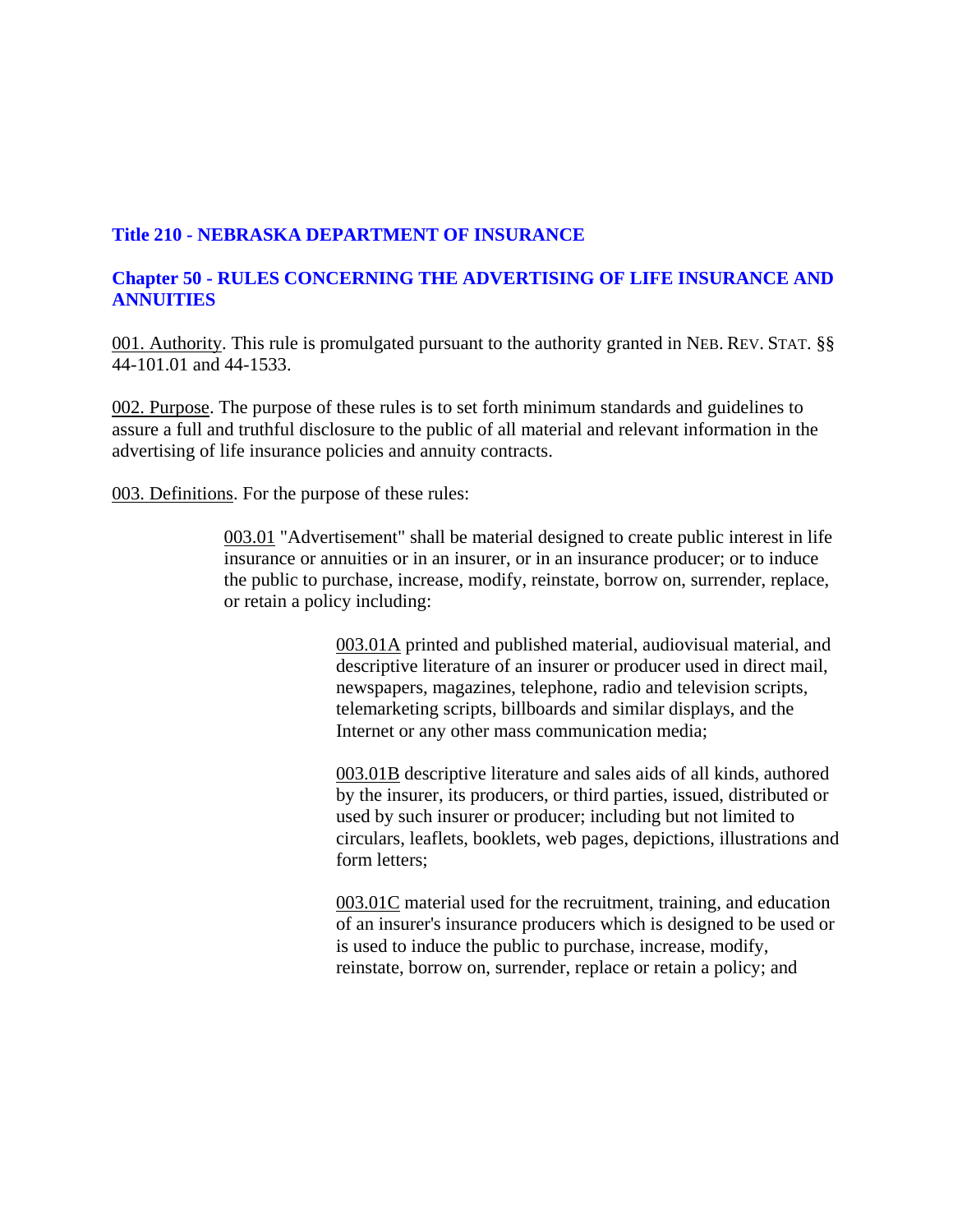003.01D prepared sales talks, presentations and material for use by insurance agents or brokers.

003.02 "Advertisement" for the purpose of these rules shall not include:

003.02A communications or materials used within an insurer's own organization and not intended for dissemination to the public;

003.02B communications with policyholders other than material urging policyholders to purchase, increase, modify, reinstate or retain a policy; and

003.02C a general announcement from a group or blanket policyholder to eligible individuals on an employment or membership list that a policy or program has been written or arranged; provided the announcement clearly indicates that it is preliminary to the issuance of a booklet explaining the proposed coverage.

003.03 "Determinable policy elements" means elements that are derived from processes or methods that are guaranteed at issue and not subject to company discretion, but where the values or amounts cannot be determined until some point after issue. These elements include the premiums, credited interest rates (including any bonus), benefits, values, non-interest based credits, charges or elements of formulas used to determine any of these. These elements may be described as guaranteed but not determined at issue. An element is considered determinable if it was calculated from underlying determinable policy elements only, or from both determinable and guaranteed policy elements.

003.04 "Guaranteed policy elements" means the premiums, benefits, values, credits or charges under a policy, or elements of formulas used to determine any of these that are guaranteed and determined at issue.

003.05 "Insurance producer" means a person required to be licensed under the laws of this state to sell, solicit or negotiate insurance.

003.06 "Insurer" shall include any individual, corporation, association, partnership, reciprocal exchange, inter-insurer, Lloyd's, fraternal benefit society, and any other legal entity which is defined as an "insurer" in the insurance laws of this State or issues life insurance or annuities in this State and is engaged in the advertisement of a policy.

003.07 "Nonguaranteed elements" means the premiums, credited interest rates (including any bonus), benefits, values, non-interest based credits, charges or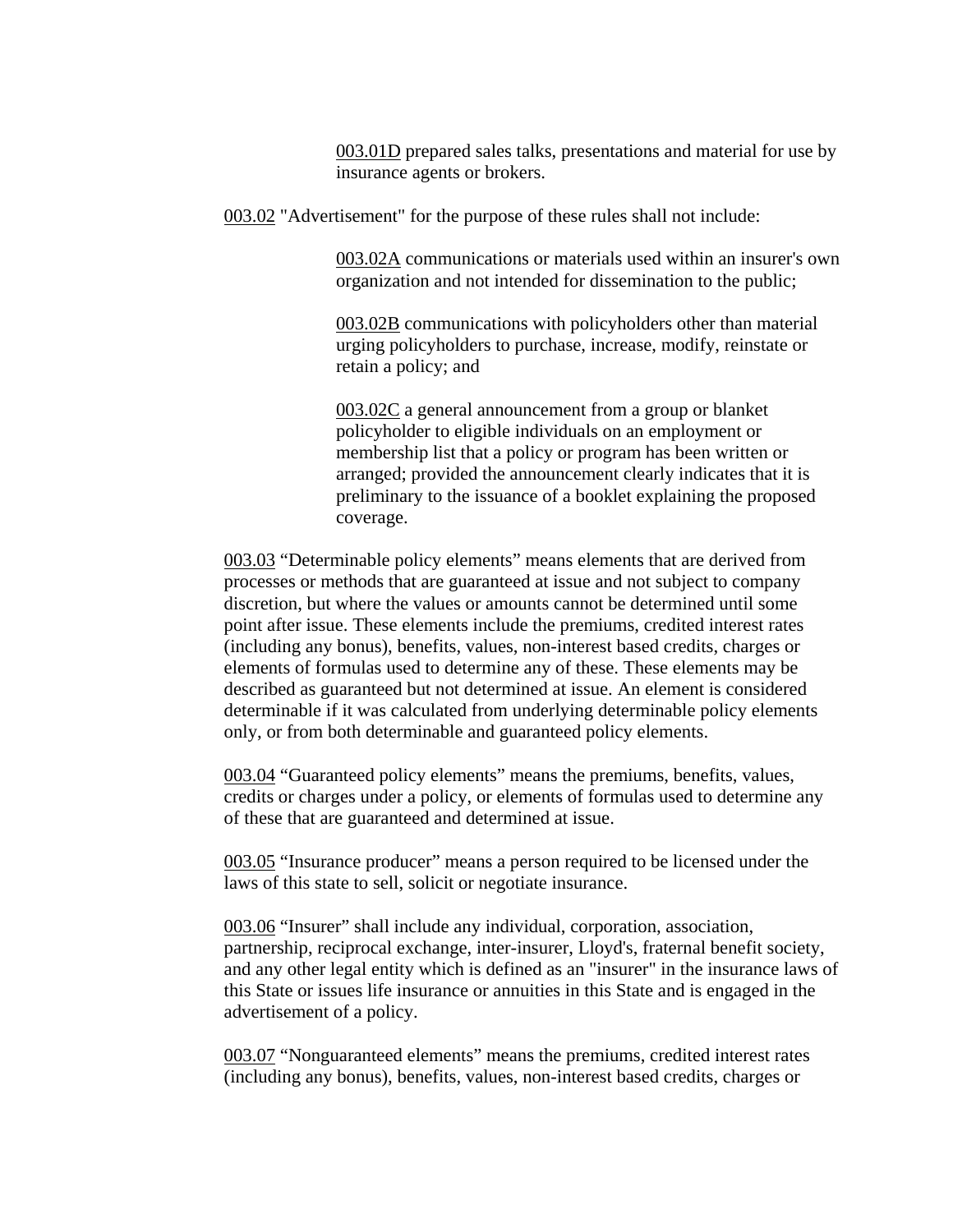elements of formulas used to determine any of these, that are subject to company discretion and are not guaranteed at issue. An element is considered nonguaranteed if any of the underlying nonguaranteed elements are used in its calculation.

003.08 "Policy" shall include any policy, plan, certificate, including a fraternal benefit certificate, contract, agreement, statement of coverage, rider or endorsement which provides for life insurance or annuity benefits.

003.09 "Preneed Funeral Contract or Prearrangement" shall mean an agreement by or for an individual before the individual's death relating to the purchase or provision of specific funeral or cemetery merchandise or services.

#### 004. Applicability.

004.01 These rules shall apply to any life insurance or annuity advertisement intended for dissemination in this State. In variable contracts where disclosure requirements are established pursuant to federal regulation, this regulation shall be interpreted so as to eliminate conflict with federal regulation.

004.02 All advertisements, regardless of by whom written, created, designed or presented, shall be the responsibility of the insurer, as well as the producer who created or presented the advertisement. Insurers shall establish and at all times maintain a system of control over the content, form and method of dissemination of all advertisements of its policies. A system of control shall include regular and routine notification, at least once a year, to insurance producers and others authorized by the insurer to disseminate advertisements of the requirement and procedures for company approval prior to the use of any advertisements that is not furnished by the insurer and that clearly sets forth within the notice the most serious consequence of not obtaining the required prior approval.

#### 005. Form and content of advertisements.

005.01 Advertisements shall be truthful and not misleading in fact or by implication. The form and content of an advertisement of a policy shall be sufficiently complete and clear so as to avoid deception. It shall not have the capacity or tendency to mislead or deceive.

Whether an advertisement has the capacity or tendency to mislead or deceive shall be determined by the Director of Insurance from the overall impression that the advertisement may be reasonably expected to create upon a person of average education or intelligence within the segment of the public to which it is directed.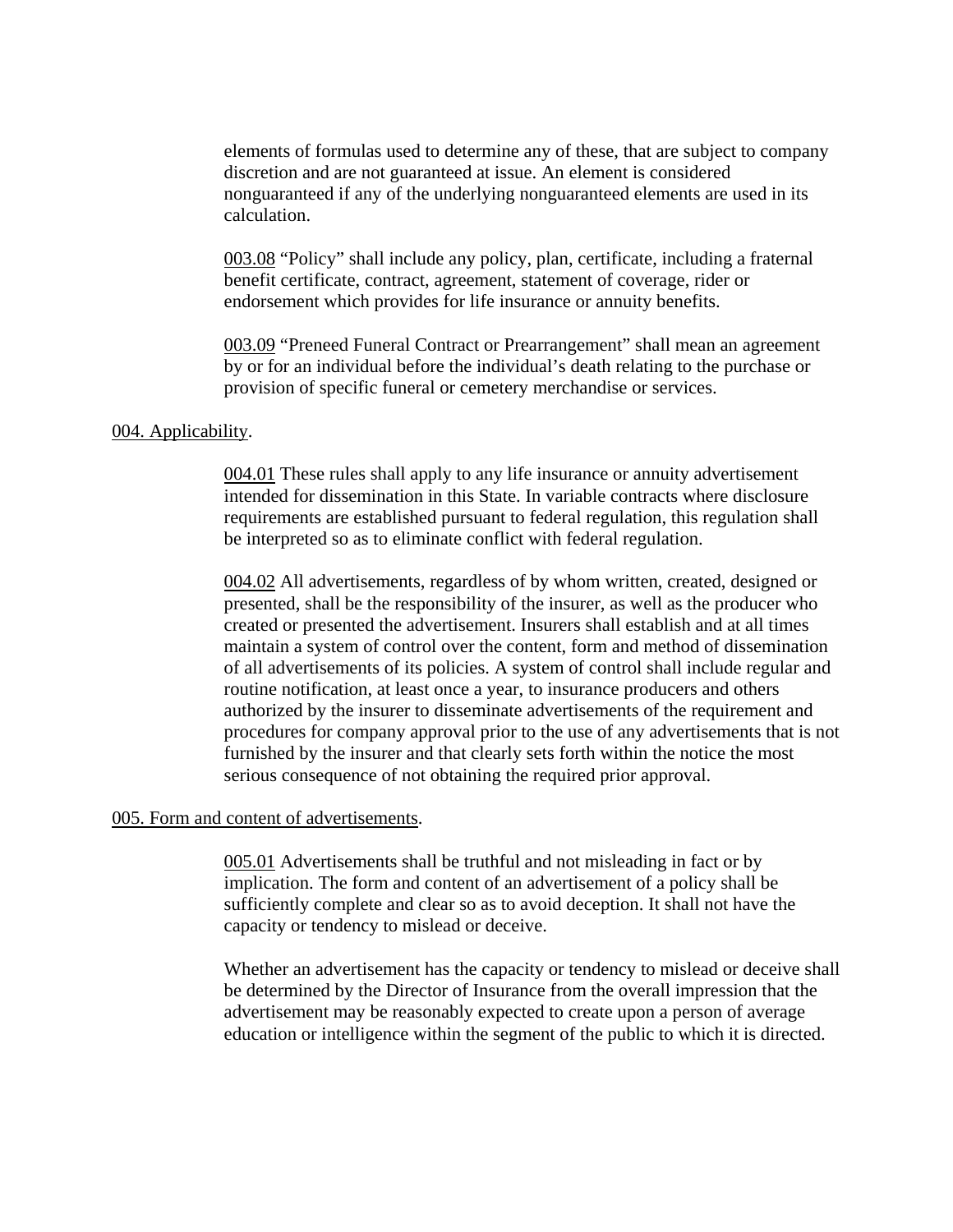005.02 No advertisement shall use the terms "investment," "investment plan," "founder's plan," "charter plan," "deposit," "expansion plan," "profit," "profits," "profit sharing," "interest plan," "savings," "savings plan," "private pension plan," "retirement plan," or other similar terms in connection with a policy in a context or under such circumstances or conditions as to have the capacity or tendency to mislead a purchaser or prospective purchaser of such policy to believe that he will receive, or that it is possible that he will receive, something other than a policy or some benefit not available to other persons of the same class and equal expectation of life.

#### 006. Disclosure requirements.

006.01 The information required to be disclosed by these rules shall not be minimized, rendered obscure, or presented in an ambiguous fashion or intermingled with the text of the advertisement so as to be confusing or misleading.

006.02 No advertisement shall omit material information or use words, phrases, statements, references or illustrations if such omission or such use has the capacity, tendency or effect of misleading or deceiving purchasers or prospective purchasers as to the nature or extent or any policy benefit payable, loss covered, premium payable, or State or federal tax consequences. The fact that the policy offered is made available to a prospective insured for inspection prior to consummation of the sale, or an offer is made to refund the premium if the purchaser is not satisfied, or that the policy or contract includes a "free look" period that satisfies or exceeds regulatory requirements, does not remedy misleading statements.

006.03 In the event an advertisement uses "Non-Medical," "No Medical Examination Required," or similar terms where issue is not guaranteed, such terms shall be accompanied by a further disclosure of equal prominence and in juxtaposition thereto to the effect that issuance of the policy may depend upon the answers to the health questions set forth in the application.

006.04 An advertisement shall not use as the name or title of a life insurance policy any phrase which does not include the words "life insurance" unless accompanied by other language clearly indicating it is life insurance. An advertisement shall not use as the name or title of an annuity contract any phrase that does not include the word "annuity" unless accompanied by other language clearly indicating it is an annuity. An annuity advertisement shall not refer to an annuity as a CD annuity, or deceptively compare an annuity to a certificate of deposit.

006.05 An advertisement shall prominently describe the type of policy advertised.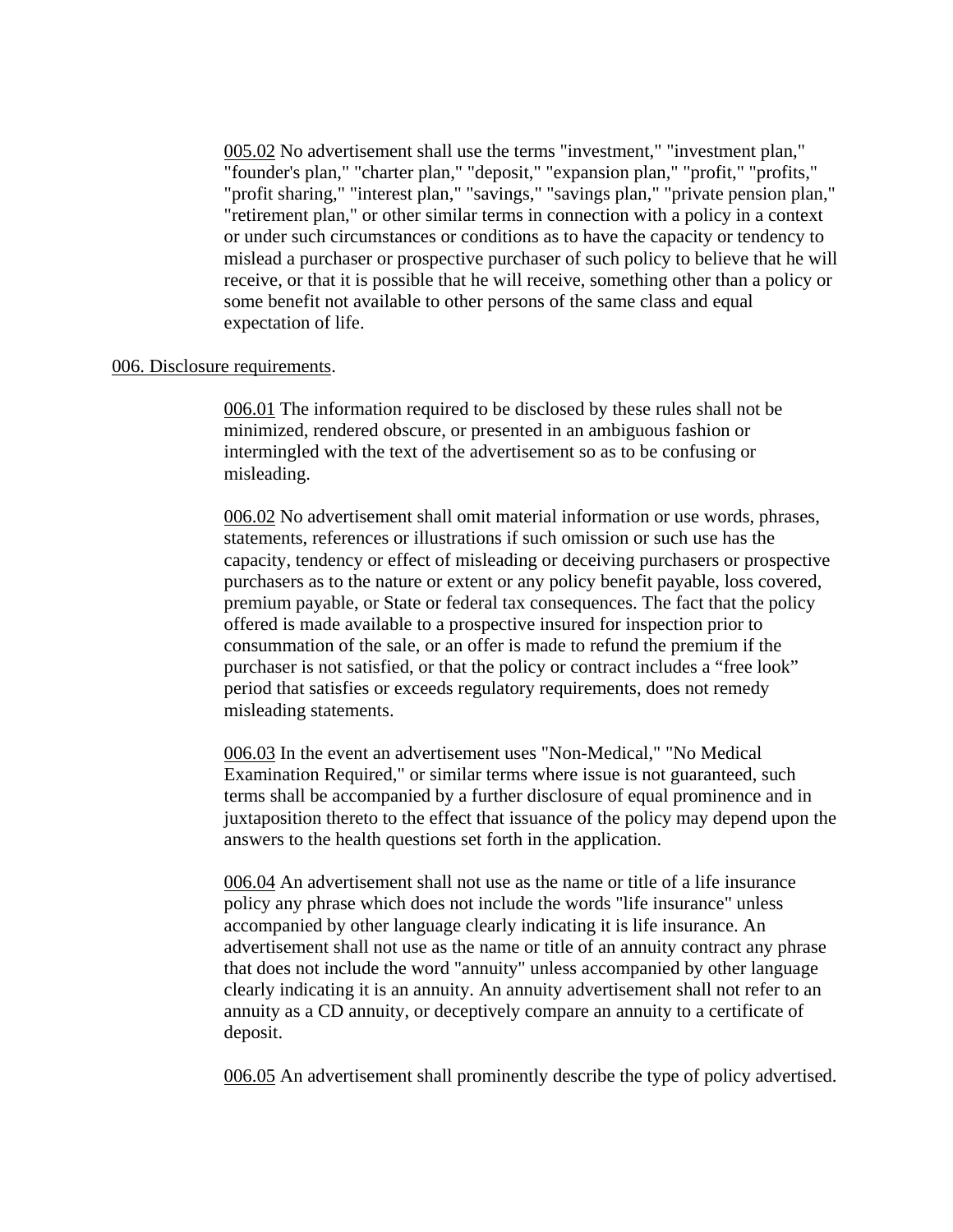006.06 An advertisement of an insurance policy marketed by direct response techniques shall not state or imply that because there is no insurance producer or commission involved there will be a cost saving to prospective purchasers unless such is the fact. No cost savings may be stated or implied without justification satisfactory to the director prior to use.

006.07 An advertisement for a life policy containing graded or modified benefits shall prominently display any limitation of benefits. If the premium is level and coverage decreases or increases with age or duration, such fact shall be prominently disclosed. An advertisement of or for a life insurance policy under which the death benefit varies with the length of time the policy has been in force shall accurately describe and clearly call attention to the amount of minimum death benefit under the policy.

006.08 An advertisement for the types of policies described in Sections 006.06 and 006.07 shall not use the words "inexpensive," "low cost," or other phrase or words of similar import when the policies being marketed are guaranteed issue.

006.09 Premiums;

006.09A an advertisement for a policy with non-level premiums shall prominently describe the premium changes,

006.09B an advertisement in which the insurer describes a policy where it reserves the right to change the amount of the premium during the policy term, but which does not prominently describe this feature, is deemed to be deceptive and misleading and is prohibited,

006.09C an advertisement shall not contain a statement or representation that premiums paid for a life insurance policy can be withdrawn under the terms of the policy. Reference may be made to amounts paid into an advance premium fund, which are intended to pay premiums at a future time, to the effect that they may be withdrawn under the conditions of the prepayment agreement. Reference may also be made to withdrawal rights under any unconditional premium refund offer,

006.09D an advertisement which represents a pure endowment benefit as a "profit" or "return" on the premium paid rather than as a policy benefit for which a specified premium is paid is deemed to be deceptive and misleading and is prohibited,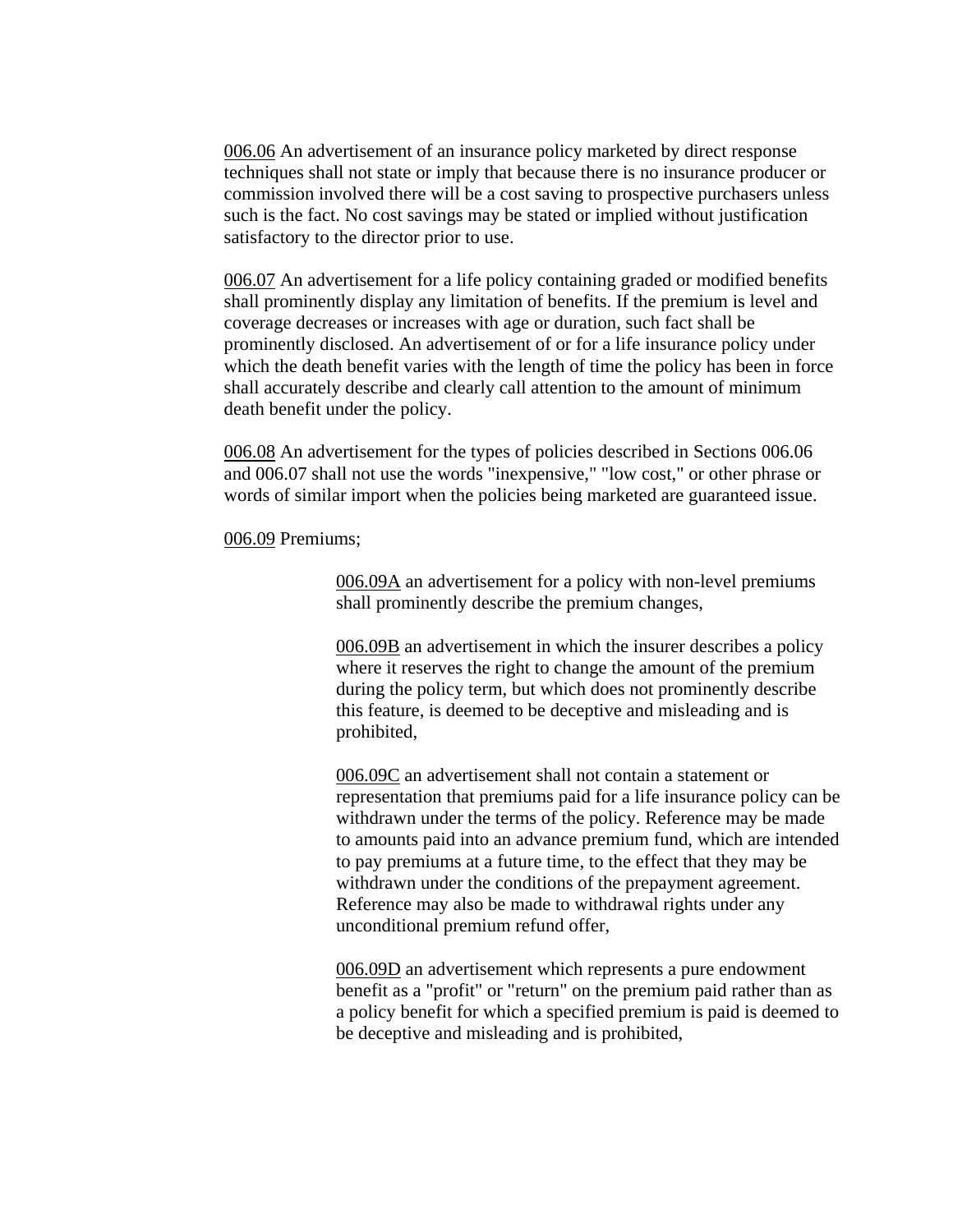006.09E an advertisement shall not represent in any way that premium payments will not be required for each year of the policy in order to maintain the illustrated death benefits, unless that is the fact, and

006.09F an advertisement shall not use the term "vanish" or "vanishing premium," or a similar term that implies the policy becomes paid up, to describe a plan using nonguaranteed elements to pay a portion of future premiums.

006.10 Analogies between a life insurance policy or annuity contract's cash value and savings account or other investments and between premium payments and contributions to savings accounts or other investments must be complete and accurate. An advertisement shall not emphasize the investment or tax features of a life insurance policy to such a degree that the advertisement would mislead the purchaser to believe the policy is anything other than life insurance.

006.11 An advertisement shall not state or imply in any way that interest charged on a policy loan or the reduction of death benefits by the amount of outstanding policy loans is unfair, inequitable, or in any manner an incorrect or improper practice.

006.12 If nonforfeiture values are shown in any advertisement, the values must be shown either for the entire amount of the basic life policy death benefit or for each \$1,000 of initial death benefit.

006.13 The words "free," "no cost," "without cost," "no additional cost," "at no extra cost," or words of similar import shall not be used with respect to any benefit or service being made available with a policy unless true. If there is no charge to the insured, then the identity of the payor must be prominently disclosed. An advertisement may specify the charge for a benefit or a service or may state that a charge is included in the premium or use other appropriate language.

006.14 No insurance producers may use terms such as "financial planner," "investment advisor," "financial consultant," "financial counseling" or other similar terms in such a way as to imply that he or she is generally engaged in an advisory business in which compensation is unrelated to sales unless such actually is the case. This provision is not intended to preclude persons who hold some form of formal recognized financial planning or consultant designation from using this designation even when they are only selling insurance. This provision also is not intended to preclude persons who are members of a recognized trade or professional association having such terms as part of its name from citing membership, providing that a person citing membership, if authorized only to sell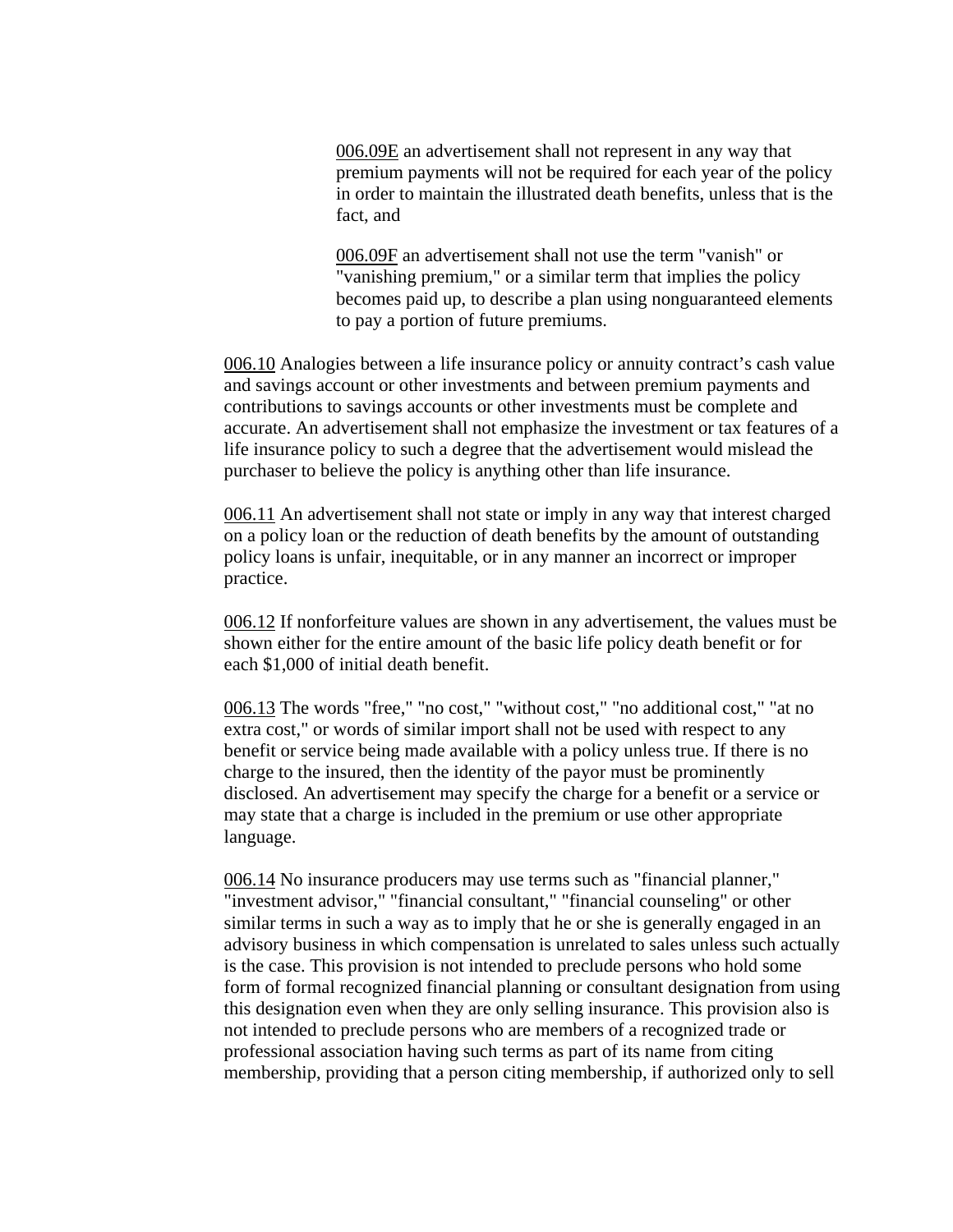insurance products, shall disclose that fact. This provision does not permit persons to charge an additional fee for services that are customarily associated with the solicitation, negotiation or servicing of policies.

006.15 Nonguaranteed policy elements;

006.15A an advertisement shall not utilize or describe nonguaranteed policy elements in a manner which is misleading or has the capacity or tendency to mislead,

006.15B an advertisement shall not state or imply that the payment or amount of a nonguaranteed policy element is guaranteed. Unless otherwise specified in 210 NEB. ADMIN. R. & REG. 72, if nonguaranteed policy elements are illustrated, they must be based on the insurer's current scale and the illustration must contain a statement to the effect that they are not to be construed as guarantees or estimates of amounts to be paid in the future,

006.15C an advertisement shall not use or describe determinable policy elements in a manner that is misleading or has the capacity or tendency to mislead,

006.15D an advertisement may describe determinable policy elements as guaranteed but not determinable at issue. This description should include an explanation of how these elements operate, and their limitations, if any,

006.15E an advertisement that includes any illustrations or statements containing or based upon nonguaranteed elements shall set forth with equal prominence comparable illustrations or statements containing or based upon the guaranteed elements,

006.15F if an advertisement refers to any nonguaranteed policy element, it shall indicate that the insurer reserves the right to change any such element at any time and for any reason. However, if an insurer has agreed to limit this right in any way; such as, for example, if it has agreed to change these elements only at certain intervals or only if there is a change in the insurer's current or anticipated experience, the advertisement may indicate any such limitation on the insurer's right,

006.15G an advertisement shall not refer to dividends as "tax free"or use words of similar import, unless the tax treatment of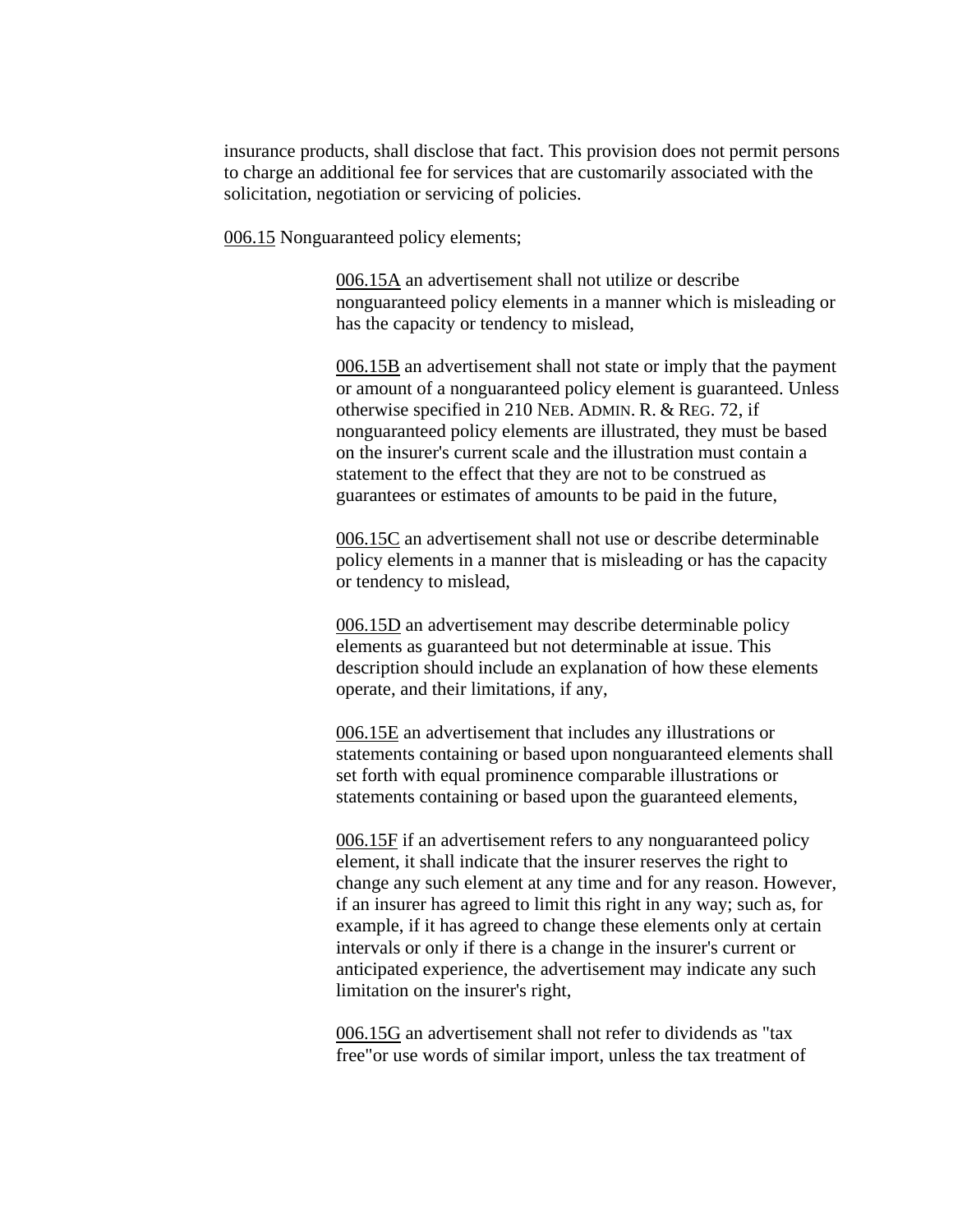dividends is fully explained and the nature of the dividend as a return of premium is indicated clearly, and

006.15H an advertisement may not state or imply that illustrated dividends under either or both a participating policy or pure endowment will be or can be sufficient at any future time to assure without the future payment of premiums, the receipt of benefits, such as a paid-up policy, unless the advertisement clearly and precisely explains the benefits or coverage provided at that time and the conditions required for that to occur.

006.16 An advertisement shall not state that a purchaser of a policy will share in or receive a stated percentage or portion of the earnings on the general account assets of the company.

006.17 Testimonials, appraisals, analysis, or endorsements by third parties;

006.17A testimonials, appraisals or analysis used in advertisements must be genuine; represent the current opinion of the author; be applicable to the policy advertised, if any; and be accurately reproduced with sufficient completeness to avoid misleading or deceiving prospective insureds as to the nature or scope of the testimonial, appraisal, analysis or endorsement. In using testimonials, appraisals or analysis, the insurer or insurance producer makes as its own all of the statements contained therein, and such statements are subject to all the provisions of these rules,

006.17B if the individual making a testimonial, appraisal, analysis or an endorsement has a financial interest in the insurer or a related entity as a stockholder, director, officer, employee or otherwise, or receives any benefit directly or indirectly other than required union scale wages, such fact shall be prominently disclosed in the advertisement,

006.17C an advertisement shall not state or imply that an insurer or a policy has been approved or endorsed by a group of individuals, society, association or other organization unless such is the fact and unless any proprietary relationship between an organization and the insurer is disclosed. If the entity making the endorsement or testimonial is owned, controlled or managed by the insurer, or receives any payment or other consideration from the insurer for making such endorsement or testimonial such fact shall be disclosed in the advertisement, and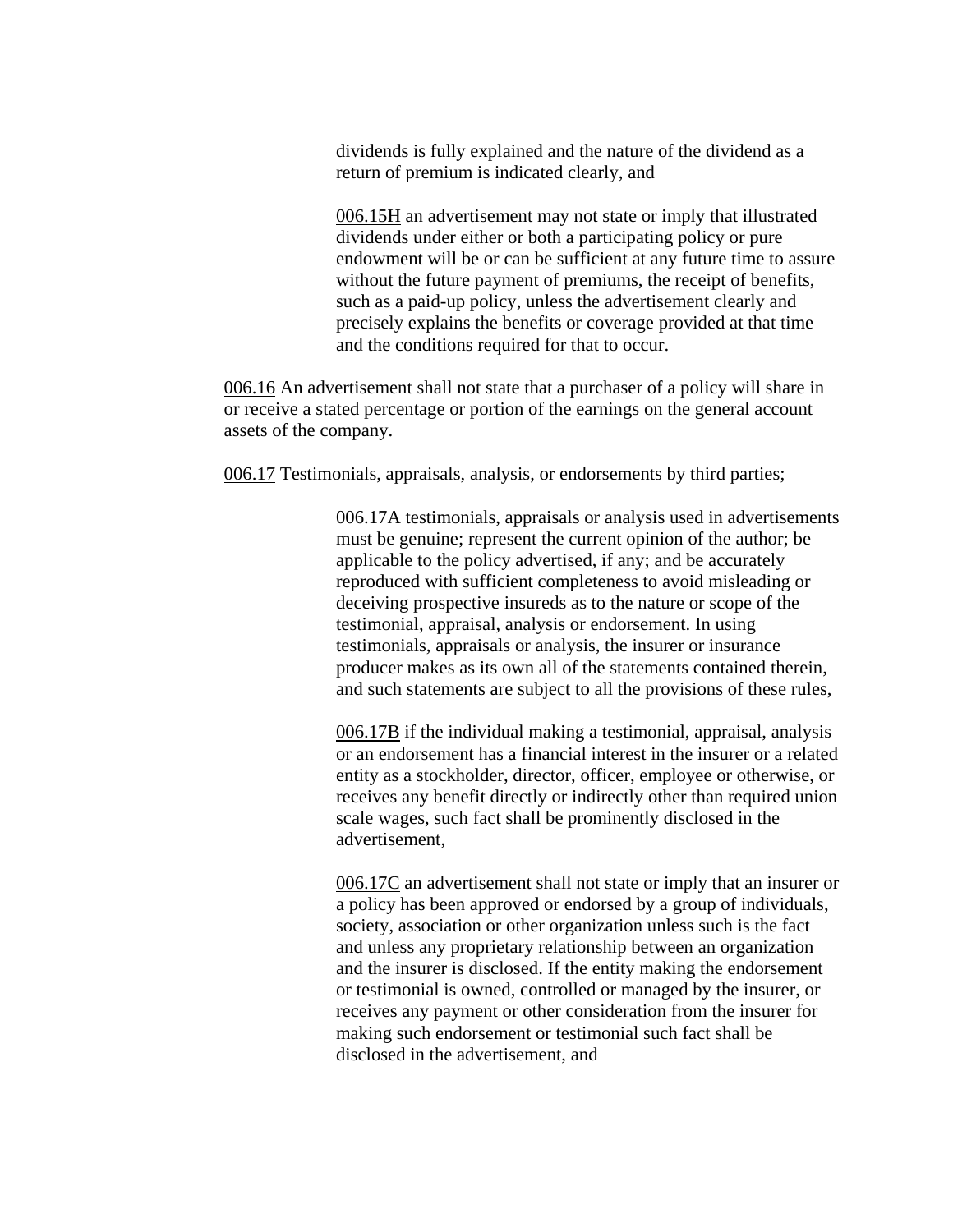006.17D when an endorsement refers to benefits received under a policy for a specific claim, the claim date, including claim number, date of loss and other pertinent information shall be retained by the insurer for inspection for a period of five (5) years after the discontinuance of its use or publication.

006.18 An advertisement shall not contain statistical information relating to any insurer or policy unless it accurately reflects recent and relevant facts. The source of any such statistics used in an advertisement shall be identified therein.

006.19 Policies sold to students;

006.19A the envelope in which insurance solicitation material is contained may be addressed to the parents of students. The address may not include any combination or words which imply that the correspondence is from a school, college, university or other education or training institution nor may it imply that the institution has endorsed the material or supplied the insurer with information about the student unless such is a correct and truthful statement,

006.19B all advertisements, including but not limited to informational flyers, used in the solicitation of insurance must be identified clearly as coming from an insurer or insurance producer, if such is the case, and these entities must be clearly identified as such, and

006.19C the return address on the envelope may not imply that the soliciting insurer or insurance producer is affiliated with a university, college, school or other educational or training institution, unless true.

006.20 Introductory, initial or special offers and enrollment periods;

006.20A an advertisement of an individual policy or combination of such policies shall not state or imply that such policy or combination of such policies is an introductory, initial or special offer, or that applicants will receive substantial advantages not available at a later date, or that the offer is available only to a specified group or individuals, unless such is the fact. An advertisement shall not describe an enrollment period as "special" or "limited" or use similar words or phrases in describing it when the insurer uses successive enrollment period as its usual method of marketing its policies;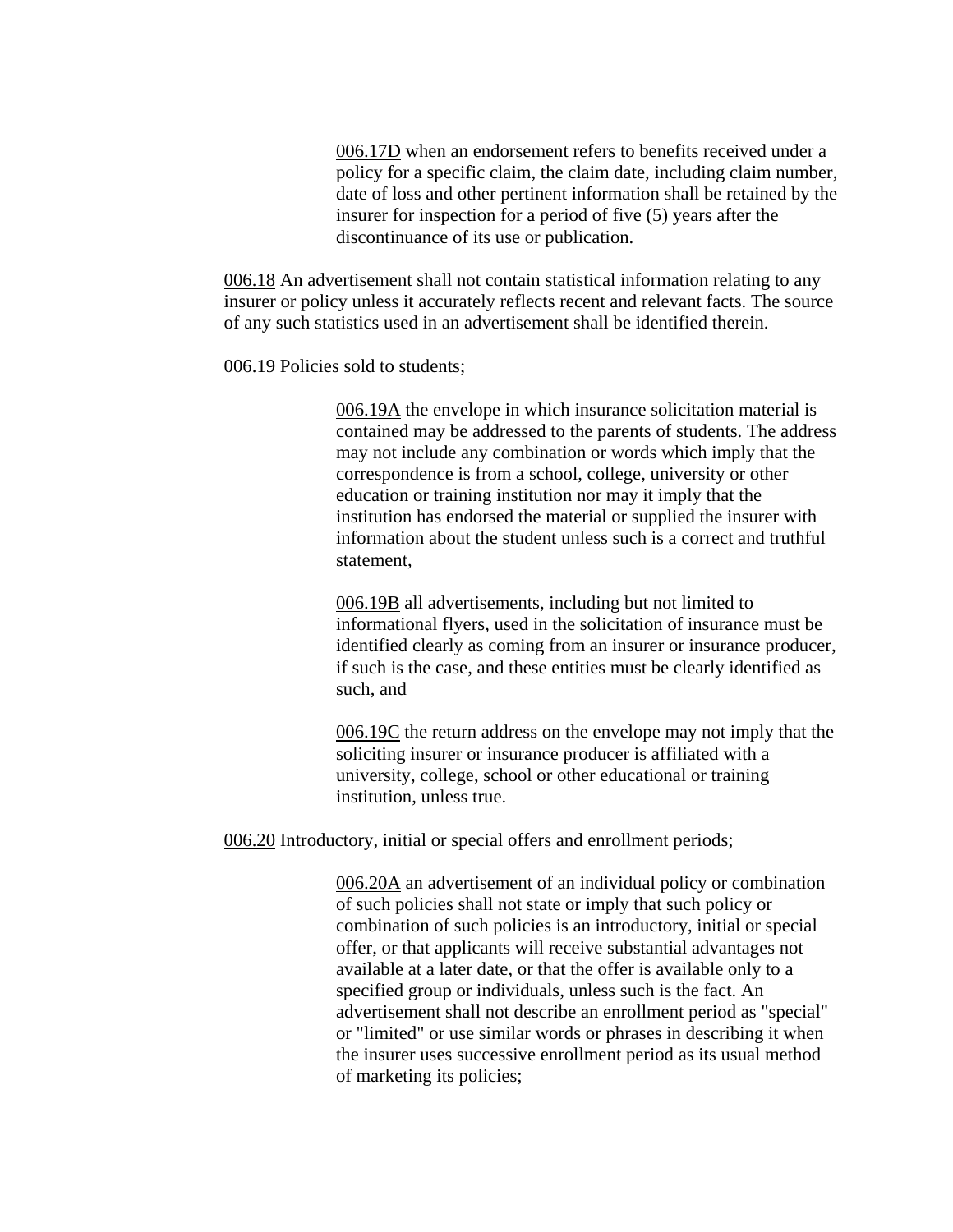006.20B an advertisement shall not state or imply that only a specific number of policies will be sold, or that a time is fixed for the discontinuance of the sale of the particular policy advertised because of special advantages available in the policy;

006.20C an advertisement shall not offer a policy which utilizes a reduced initial premium rate in a manner which overemphasizes the availability and the amount of the reduced initial premium. A reduced initial or first year premium may not be described as constituting free insurance for a period of time. When an insurer charges an initial premium that differs in amount from the amount of the renewal premium payable on the same mode, all references to the reduced initial premium shall be followed by an asterisk or other appropriate symbol which refers the reader to that specific portion of the advertisement which contains the full rate schedule for the policy being advertised; and

006.20D an enrollment period during which a particular insurance policy may be purchased on an individual basis shall not be offered within this State unless there has been a lapse of not less than five months between the close of the immediately preceding enrollment period for the same policy and the opening of the new enrollment period. The advertisement shall specify the date by which the applicant must mail the application, which shall be not less than ten days and not more than forty days from the date on which such enrollment period is advertised for the first time. This Subsection applies to all advertising by any one insurer or insurance producer. The phrase "any one insurer" includes all the affiliate companies of a group of insurance companies under common management or control. This Subsection does not apply to the use of a termination or cutoff date beyond which an individual application for a guaranteed issue policy will not be accepted by an insurer in those instances where the application has been sent to the applicant in response to his request. It is also inapplicable to solicitations of employees or members of a particular group or association which otherwise would be eligible under specified provisions of the insurance laws for group, blanket or franchise insurance. In cases where an insurance product is marketed on a direct mail basis to prospective insureds by reason of some common relationship with a sponsoring organization, this rule shall be applied separately to each sponsoring organization.

006.21 An advertisement of a particular policy shall not state or imply that prospective insureds shall be or become members of a special class, group, or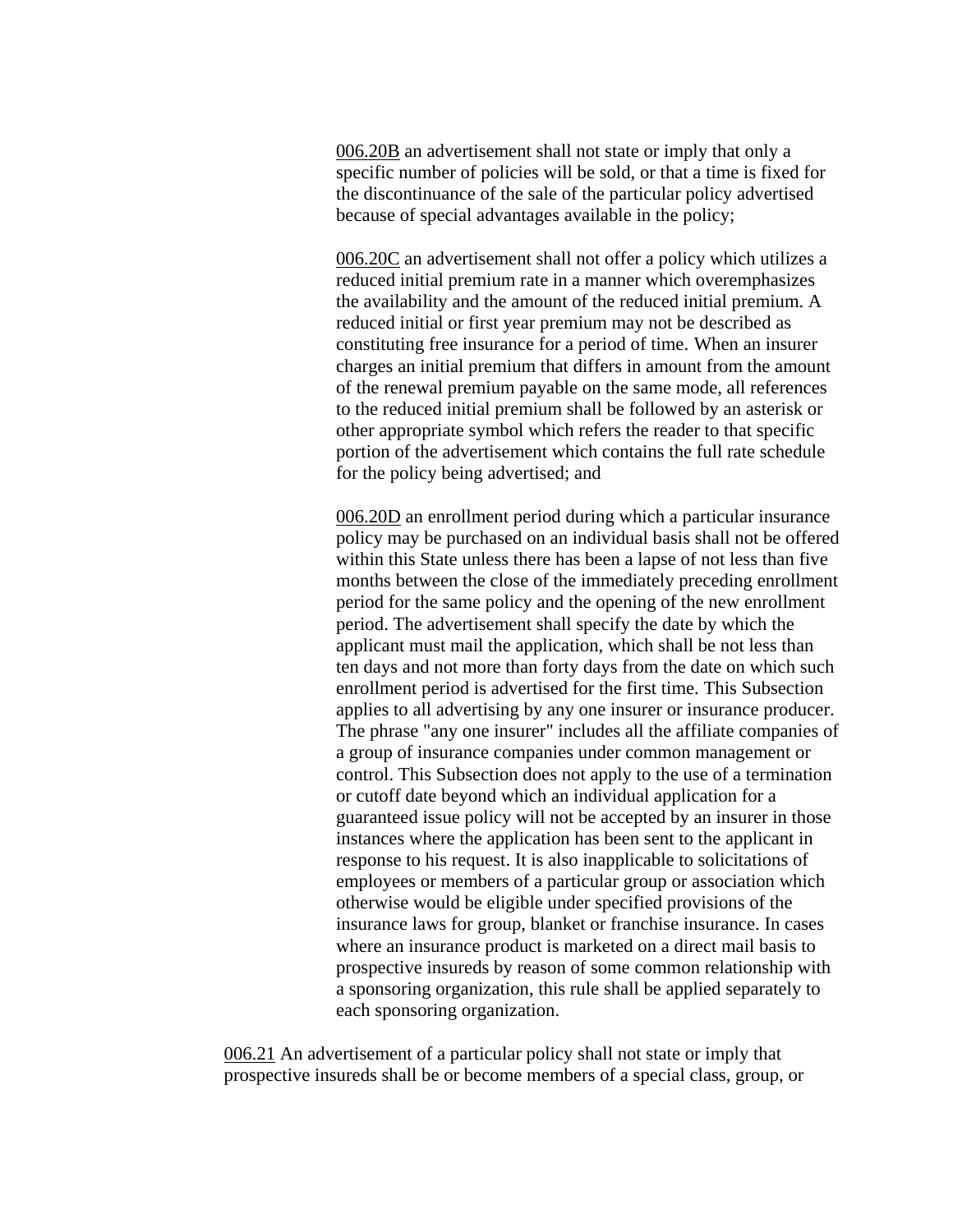quasi-group and as such enjoy special rates, dividends or underwriting privileges, unless such is the fact.

006.22 An advertisement shall not make unfair or incomplete comparisons or policies, benefits, dividends or rates of other insurers. An advertisement shall not disparage other insurers, insurance producers, policies, services or methods of marketing.

006.23 For individual deferred annuity products or deposit funds, the following shall apply:

> 006.23A any illustrations or statements containing or based upon nonguaranteed interest rates shall likewise set forth with equal prominence comparable illustrations or statements containing or based upon the guaranteed accumulation interest rates. The nonguaranteed interest rate shall not be greater than those currently being credited by the company unless the nonguaranteed rates have been publicly declared by the company with an effective date for new issues not more than three months subsequent to the date of declaration;

006.23B if an advertisement states the net premium accumulation interest rate, whether guaranteed or not, it shall also disclose in close proximity thereto and with equal prominence, the actual relationship between the gross and the net premiums;

006.23C if any contract does not provide a cash surrender benefit prior to commencement of payment of any annuity benefits, any illustrations or statements concerning such contract shall prominently state that cash surrender benefits are not provided; and

006.23D Any illustrations, depictions or statements containing or based on determinable policy elements shall likewise set forth with equal prominence comparable illustrations, depictions or statements containing or based on guaranteed policy elements.

006.24 An advertisement of or for a life insurance policy or annuity that illustrates nonguaranteed values shall only do so in accordance with current applicable state law relative to illustrating such values for life insurance policies and annuity contracts.

006.25 An advertisement for the solicitation or sale of a preneed funeral contract or prearrangement as defined in Subsection 003.06 above which is funded or to be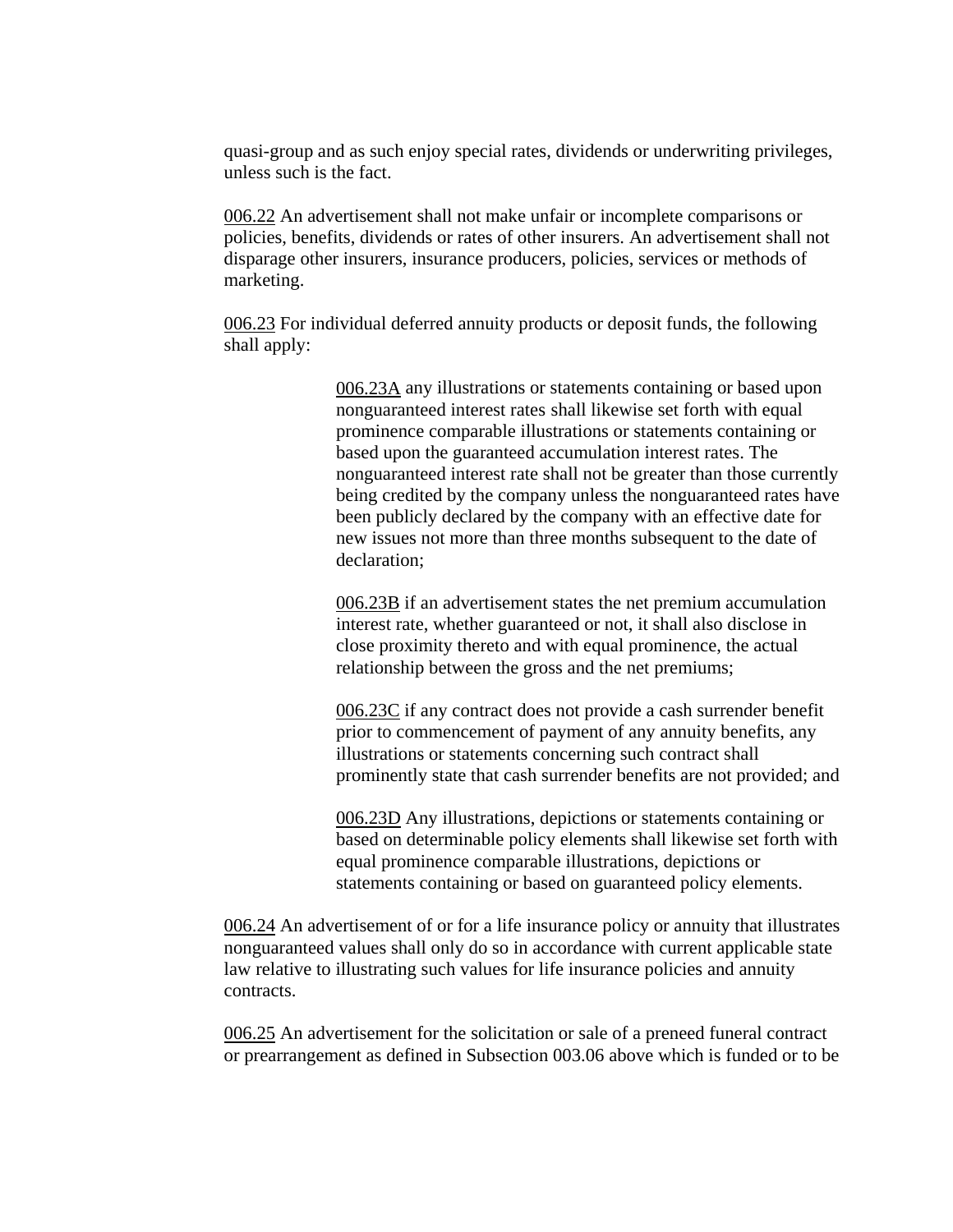funded by a life insurance policy or annuity contract shall adequately disclose the following:

> 006.25A the fact that a life insurance policy or annuity contract is involved or being used to fund a prearrangement as defined in Section 003.06 of these rules;

006.25B the nature of the relationship among the soliciting agent or agents, the provider of the funeral or cemetery merchandise or services, the administrator and any other person.

#### 007. Identity of insurer.

007.01 The name of the insurer shall be clearly identified in all advertisements about the insurer or its products, and if any specific individual policy is advertised it shall be identified either by form number or other appropriate description. If an application is a part of the advertisement, the name of the insurer shall be shown on the application. However, if an advertisement contains a listing of rates or features that is a composite of several different policies or contracts of different insurers, the advertisement shall so state, shall indicate, if applicable, that not all policies or contracts on which the composite is based may be available in all states, and shall provide a rating of the lowest rated insurer and reference the rating agency, but need not identify each insurer. If an advertisement identifies the issuing insurers, insurance issuer ratings need not be stated.

007.02 An advertisement shall not use a trade name, an insurance group designation, name of the parent company of the insurer, name of a particular division of the insurer, a reinsurer of the insurer, service mark, slogan, symbol or other device or reference without disclosing the name of the insurer, if the advertisement would have the capacity or tendency to mislead or deceive as to the true identity of the insurer or create the impression that a company other than the insurer would have any responsibility for the financial obligation under a policy.

007.03 An advertisement shall not use any combination of words, symbols or physical materials that by their content, phraseology, shape, color or other characteristics are so similar to a combination of words, symbols or physical materials used by a governmental program or agency or otherwise appear to be of such a nature that they tend to mislead prospective insureds into believing that the solicitation is in some manner connected with a governmental program or agency.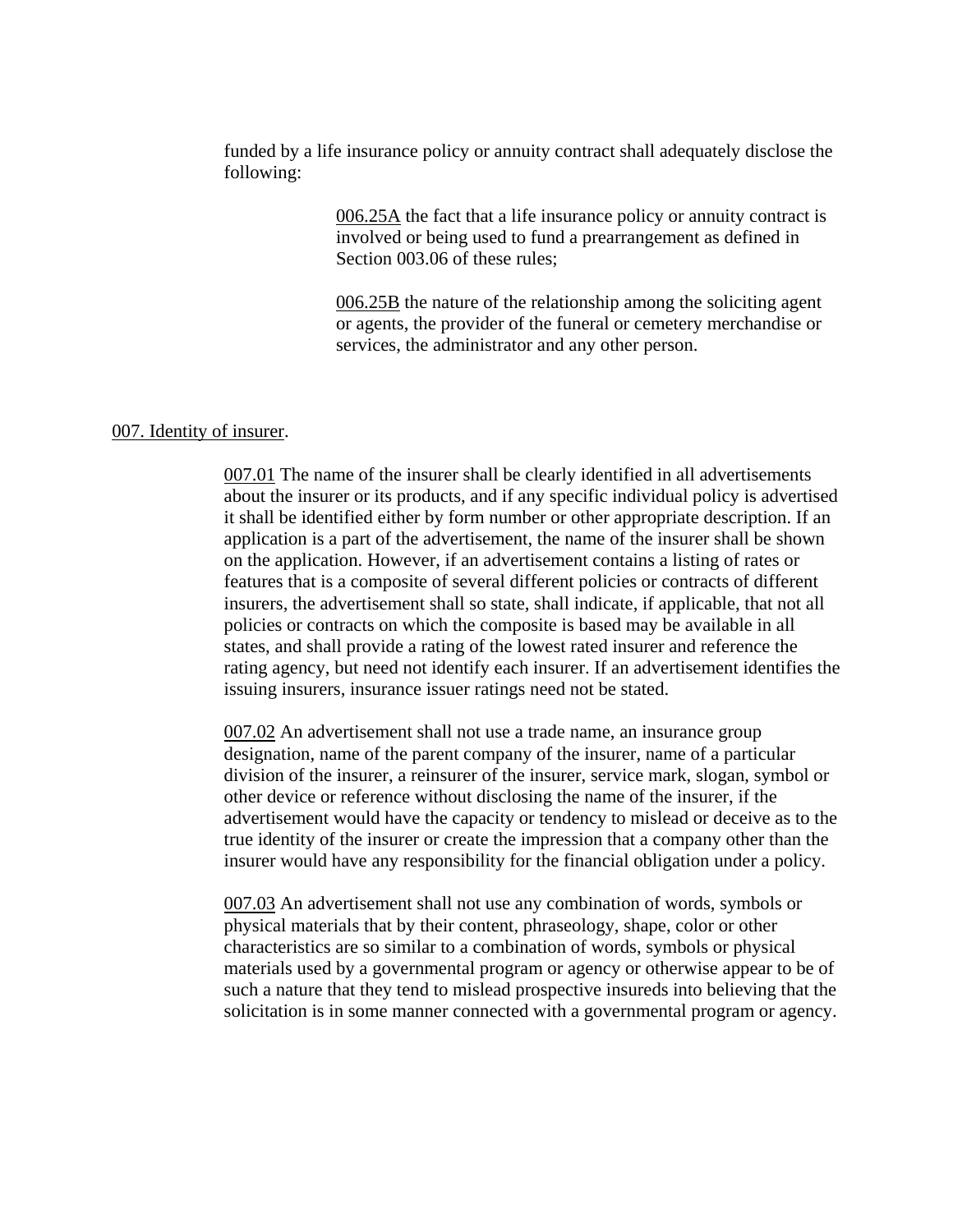## 008. Jurisdictional licensing and status of insurer.

008.01 An advertisement which is intended to be seen or heard beyond the limits of the jurisdiction in which the insurer is licensed shall not imply licensing beyond such limits.

008.02 An advertisement may state that an insurer or insurance producer is licensed in the state where the advertisement appears, provided it does not exaggerate such fact or suggest or imply that competing insurers or insurance agents or brokers may not be so licensed.

008.03 An advertisement shall not create the impression that the insurer, its financial condition or status, the payment of its claims or the merits, desirability, or advisability or its policy forms or kinds of plans of insurance are recommended or endorsed by any governmental entity. However, where a governmental entity has recommended or endorsed a policy form or plan, such fact may be stated if the entity authorizes its recommendations or endorsement to be used in an advertisement.

009. Statements about the insurer. An advertisement shall not contain statements, pictures or illustrations which are false or misleading, in fact or by implication, with respect to the assets, liabilities, insurance in force, corporate structure, financial condition, age or relative position of the insurer in the insurance business. An advertisement shall not contain a recommendation by any commercial rating system unless it clearly defines the scope and extent of the recommendation including, but not limited to, the placement of the insurer's rating in the hierarchy of the rating system cited.

### 010. Enforcement procedures.

010.01 Each insurer shall maintain at its home or principal office a complete file containing a specimen copy of every printed, published or prepared advertisement of its individual policies and specimen copies of typical printed, published or prepared advertisements of its blanket, franchise and group policies, hereafter disseminated in this State, with a notation indicating the manner and extent of distribution and the form number of any policy advertised. Such file shall be subject to inspection by this Department. All advertisements shall be maintained in the file for a period of five (5) years after discontinuance of its use of publication.

010.02 If the Director determines that an advertisement has the capacity or tendency to mislead or deceive the public, the Director may require an insurer or insurance producer to submit all or any part of the advertising material for review or approval prior to use.